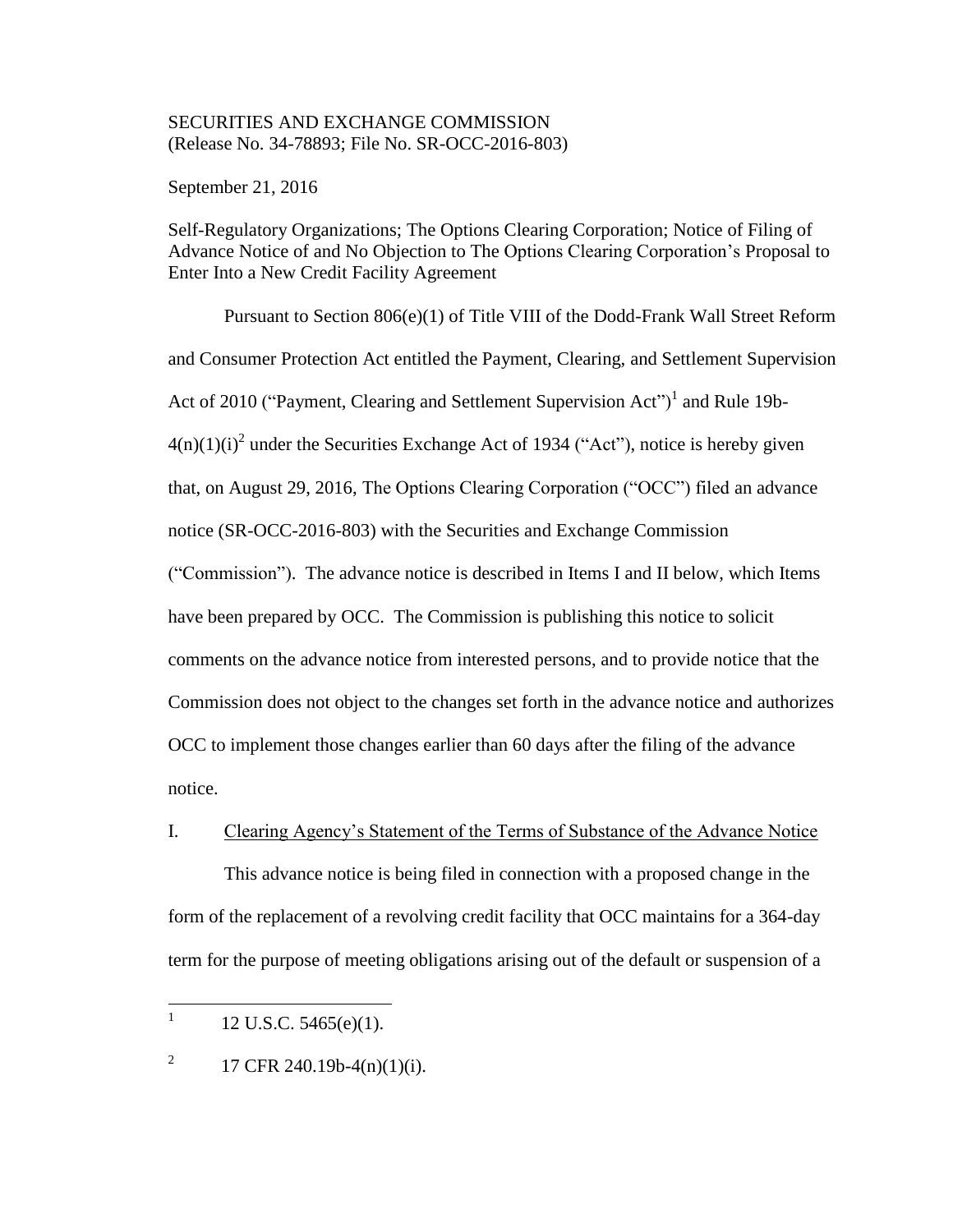clearing member, in anticipation of a potential default by a clearing member, or the failure of a bank or securities or commodities clearing organization to perform its obligations due to its bankruptcy, insolvency, receivership or suspension of operations.

## II. Clearing Agency's Statement of the Purpose of, and Statutory Basis for, the Advance Notice

In its filing with the Commission, OCC included statements concerning the purpose of and basis for the advance notice and discussed any comments it received on the advance notice. The text of these statements may be examined at the places specified in Item IV below. OCC has prepared summaries, set forth in sections A and B below, of the most significant aspects of these statements.

# A. Clearing Agency's Statement on Comments on the Advance Notice Received from Members, Participants or Others

Written comments were not and are not intended to be solicited with respect to the advance notice and none have been received.

# B. Advance Notice Filed Pursuant to Section 806(e) of the Payment, Clearing, and Settlement Supervision Act

This advance notice is being filed in connection with a proposed change in the form of the replacement of a revolving credit facility that OCC maintains for a 364-day term for the purpose of meeting obligations arising out of the default or suspension of a clearing member, in anticipation of a potential default by a clearing member, or the failure of a bank or securities or commodities clearing organization to perform its obligations due to its bankruptcy, insolvency, receivership or suspension of operations. OCC's existing credit facility ("Existing Facility") was implemented on October 5, 2015 through the execution of a Credit Agreement among OCC, Bank of America, N.A. ("BofA"), as administrative agent, and the lenders that are parties to the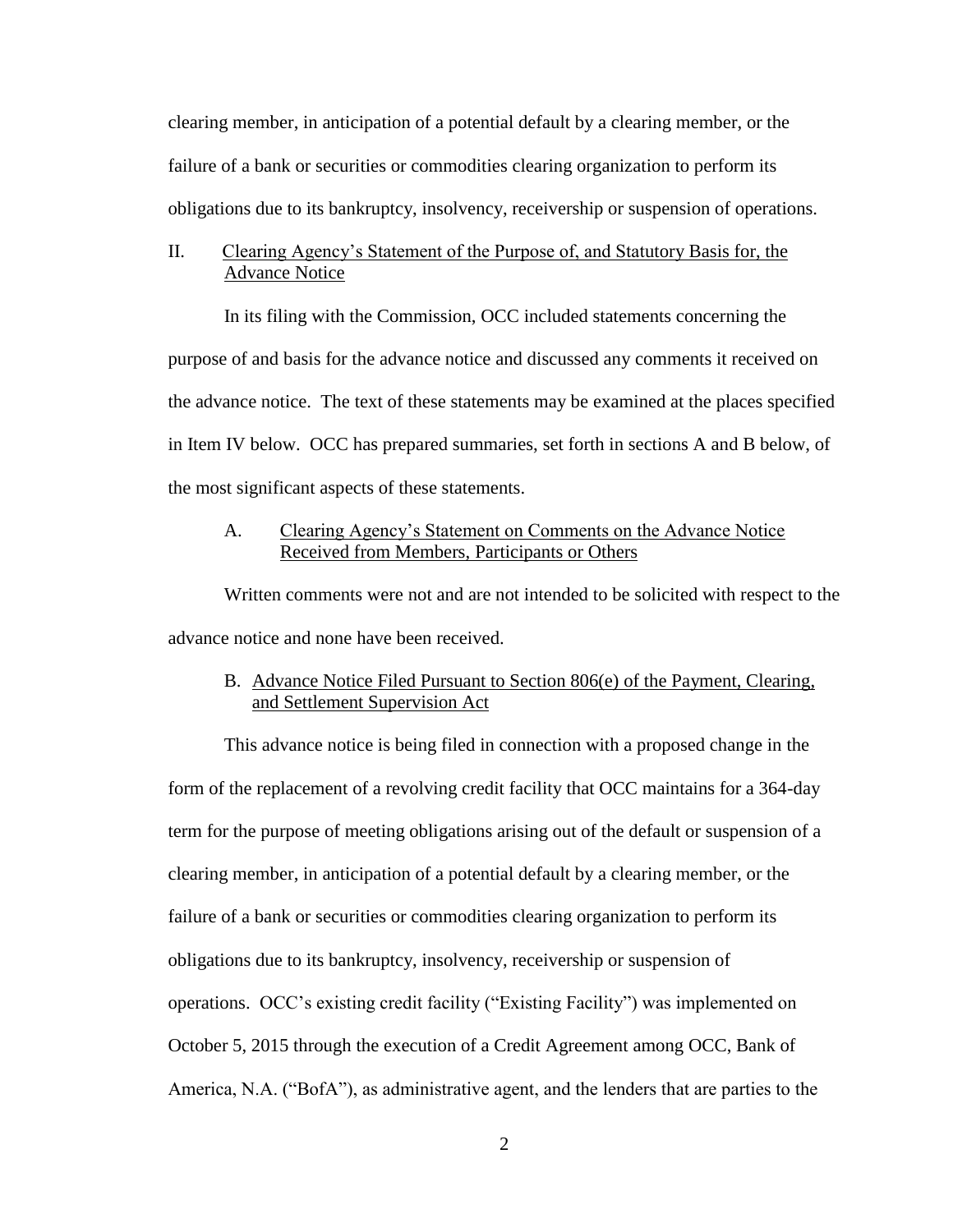agreement from time to time. The Existing Facility provides short-term secured borrowings in an aggregate principal amount of \$2 billion but may be increased to \$3 billion if OCC so requests and sufficient commitments from lenders are received and accepted. To obtain a loan under the Existing Facility, OCC must pledge as collateral U.S. dollars or certain securities issued or guaranteed by the U.S. Government or the Government of Canada. Certain mandatory prepayments or deposits of additional collateral are required depending on changes in the collateral's market value. In connection with OCC's past implementation of the Existing Facility, OCC filed an advance notice with the Commission on September 9, 2015 [sic], and the Commission published a Notice of No-Objection on October 1,  $2015$ <sup>3</sup>

The Existing Facility is set to expire on October 3, 2016, and OCC is therefore currently negotiating the terms of a new credit facility ("New Facility") on substantially similar terms as the Existing Facility.

The terms and conditions applicable to the New Facility are set forth in the Summary of Terms and Conditions, which is not a public document.<sup>4</sup> OCC has separately submitted a request for confidential treatment to the Commission regarding the Summary of Terms and Conditions, which is included in this filing as Exhibit 3. The conditions regarding the availability of the New Facility, which OCC anticipates will be satisfied on or before October 3, 2016, include the execution and delivery of (i) a credit

 $\frac{1}{3}$ *See* Securities Exchange Act Release No. 76062 (October 1, 2015), 80 FR 64028 (October 22, 2015) (SR-OCC-2015-803).

<sup>4</sup> The Summary of Terms and Conditions for the New Facility clarifies certain terms regarding mandatory prepayments or deposits of additional collateral, which, as described above, are also features of the Existing Facility.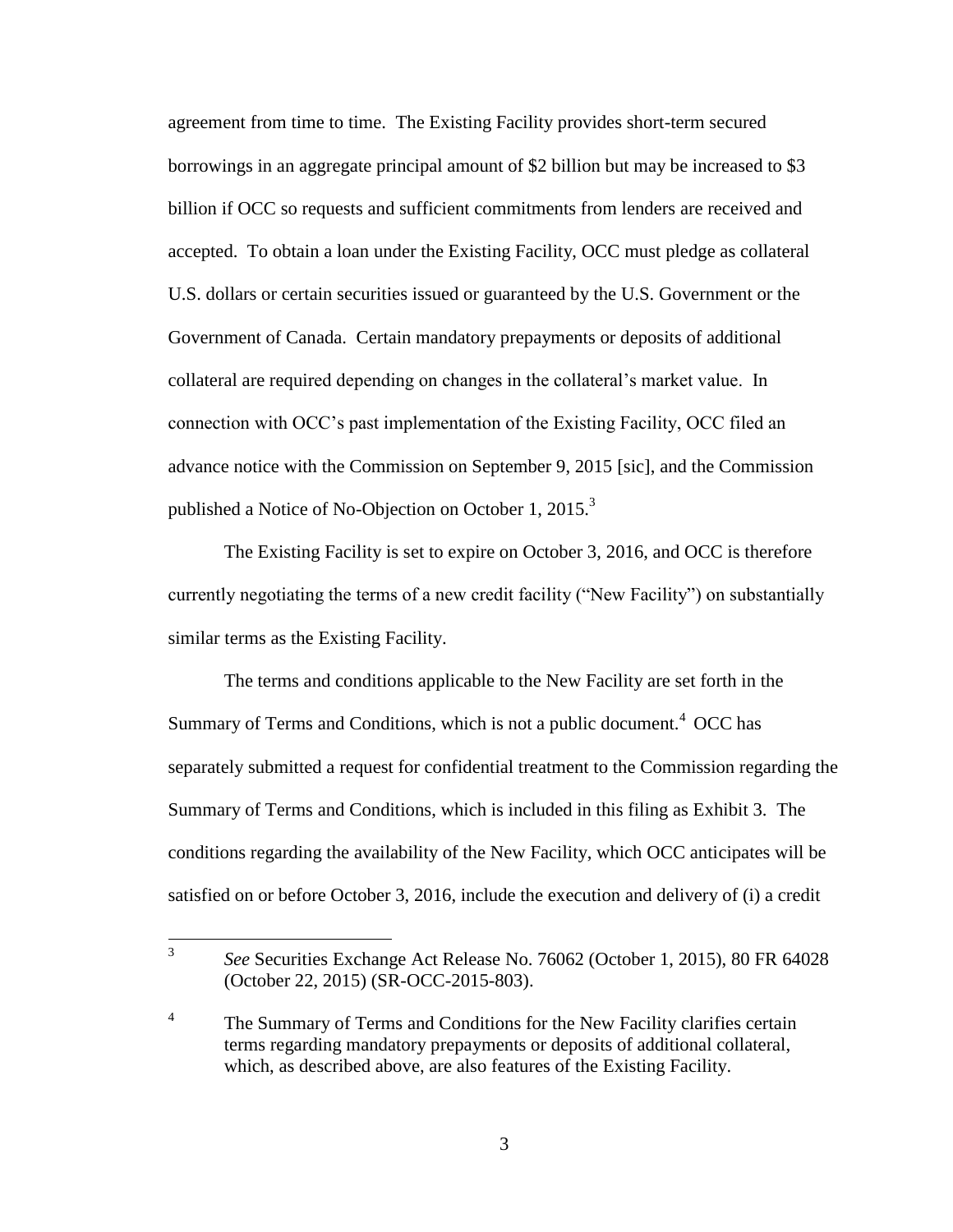agreement between OCC and the administrative agent, collateral agent and various lenders under the New Facility, (ii) a pledge agreement between OCC and the administrative agent or collateral agent, and (iii) such other documents as may be required by the parties. The definitive documentation concerning the New Facility is expected to be consistent with the Summary of Terms and Conditions and substantially similar to that concerning the Existing Facility, although it may include certain changes as may be necessary regarding administrative and operational terms being finalized between the parties. Language will be added to the credit agreement in order to permit European Economic Area ("EEA")-based lenders under the New Facility to comply with new "bail-in" requirements under European law. Specifically, OCC would agree in the credit agreement that, liabilities of lenders that are classified as "EEA Financial Institutions" under the relevant law are subject to potential write-down or conversion into equity by EEA regulators.<sup>5</sup>

The New Facility involves a variety of customary fees payable by OCC, including: (1) an arrangement fee payable to the joint lead arrangers; (2) administrative and collateral agent fees payable to the administrative agent and collateral agent if the New Facility closes; (3) upfront commitment fees payable to the lenders based on the

 5 EU Directive 2014/59, often referred to as the Bank Resolution and Recovery Directive, contains wide-ranging recovery and resolution powers for EEA regulators to facilitate the rescue of a failing EEA financial institution. These powers include the ability for an EEA regulator to write-down and/or convert into equity a failing institution's liabilities. Article 55 of the Directive requires EEA financial institutions to include in certain documents, such as credit agreements, governed by the law of a non-EEA country an acknowledgment that obligations of the EEA financial institutions are subject to the exercise of write-down and conversion powers.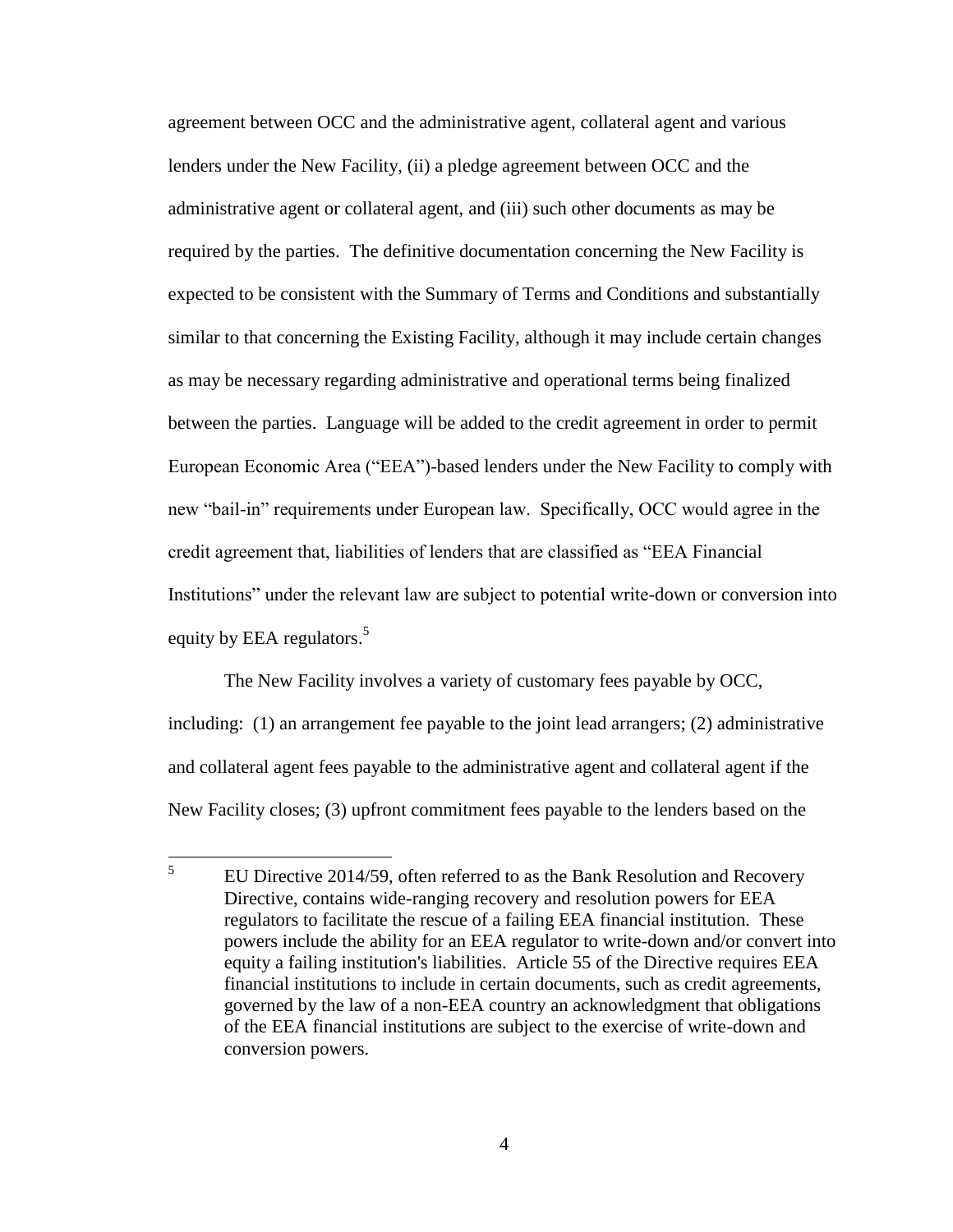amount of their commitments; and (4) an ongoing quarterly commitment fee based on the unused amount of the New Facility.

#### *Anticipated Effect on and Management of Risk*

Completing timely settlement is a key aspect of OCC's role as a clearing agency performing central counterparty services. Overall, the New Facility would continue to promote the reduction of risks to OCC, its clearing members and the options market in general because it would allow OCC to obtain short-term funds to address liquidity demands arising out of the default or suspension of a clearing member, in anticipation of a potential default or suspension of clearing members or the insolvency of a bank or another securities or commodities clearing organization. The existence of the New Facility would therefore help OCC minimize losses in the event of such a default, suspension or insolvency, by allowing it to obtain funds on extremely short notice to ensure clearance and settlement of transactions in options and other contracts without interruption. OCC believes that the reduced settlement risk presented by OCC resulting from the New Facility would correspondingly reduce systemic risk and promote the safety and soundness of the clearing system. By drawing on the New Facility, OCC would also be able to avoid liquidating margin or clearing fund assets in what would likely be volatile market conditions, which would preserve funds available to cover any losses resulting from the failure of a clearing member, bank or other clearing organization. Because the New Facility generally preserves the same terms and conditions as the Existing Facility, OCC believes that the change would not otherwise affect or alter the management of risk at OCC. Moreover, and [sic] while the credit agreement for the New Facility would contain the "bail-in" acknowledgment discussed

5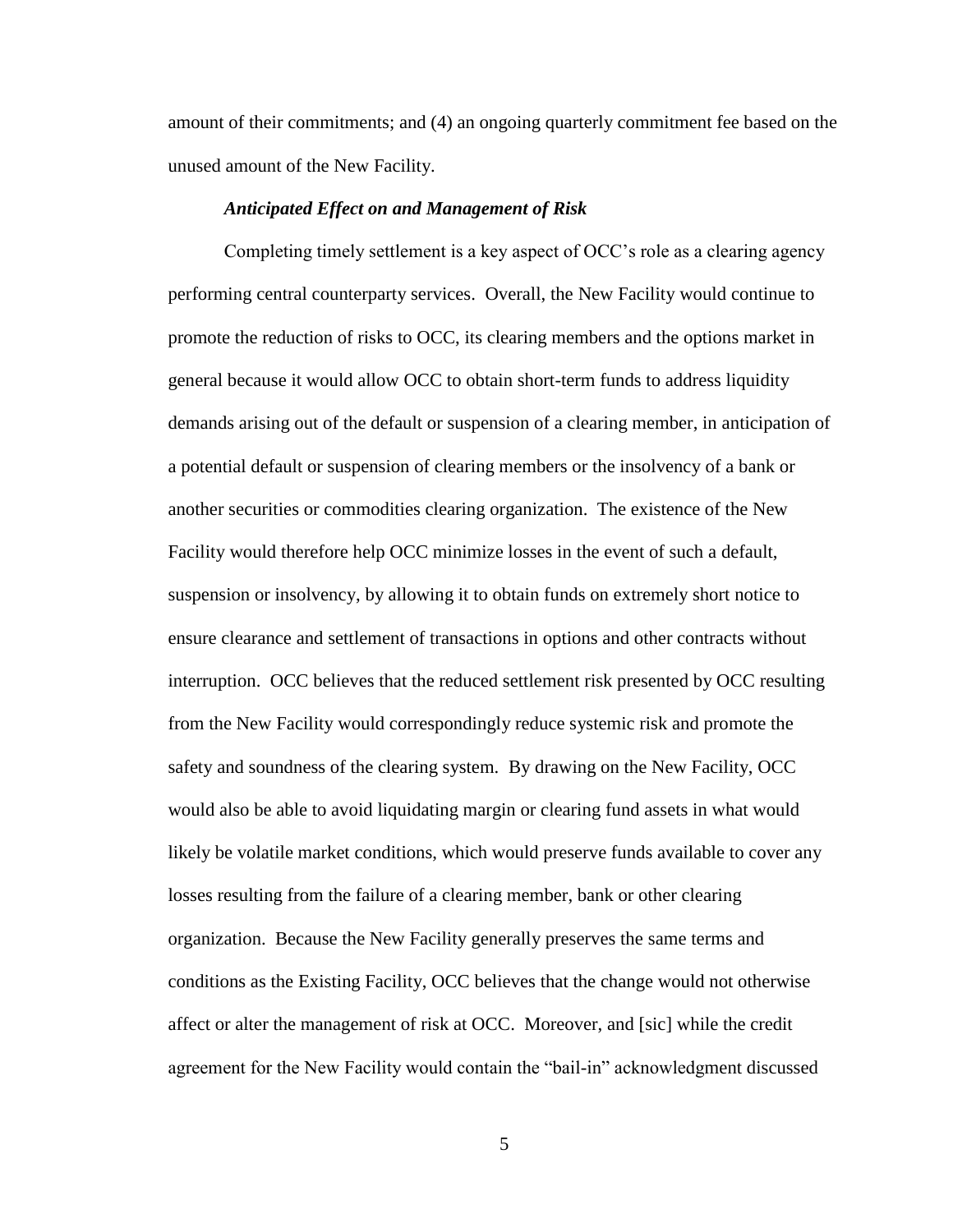above, OCC has existing processes in place to monitor the financial health of lenders under the Existing and New Facilities, including European-based lenders under the New Facility. In the event that a lender were experiencing [sic] financial difficulties that triggered a bail-in risk, OCC could exercise its right to seek a replacement lender.

## *Consistency with the Payment, Clearing and Settlement Supervision Act*

OCC believes that the New Facility is consistent with Section 805(b)(1) of the Payment Clearing and Settlement Supervision Act<sup>6</sup> because it promotes robust risk management by OCC of settlement and liquidity risk. The New Facility would promote robust risk management of these risks by providing OCC with timely access to a stable and reliable liquidity funding source to help it complete timely clearing and settlement.

## *Accelerated Commission Action Requested*

Pursuant to Section 806(e)(1)(I) of the Payment, Clearing and Settlement Supervision Act,<sup>7</sup> OCC requests that the Commission notify OCC that it has no objection to the New Facility not later than Wednesday, September 28, 2016, which is three business days prior to the October 3, 2016 expiration date of the Existing Facility. OCC requests Commission action three business days in advance of the effective date in order to ensure that there is no period of time that OCC operates without this essential liquidity resource, given its importance to OCC's borrowing capacity in connection with its management of liquidity and settlement risk and timely completion of clearance and settlement.

 6 12 U.S.C. 5464(b)(1).

<sup>7</sup> 12 U.S.C. 5465(e)(1)(I).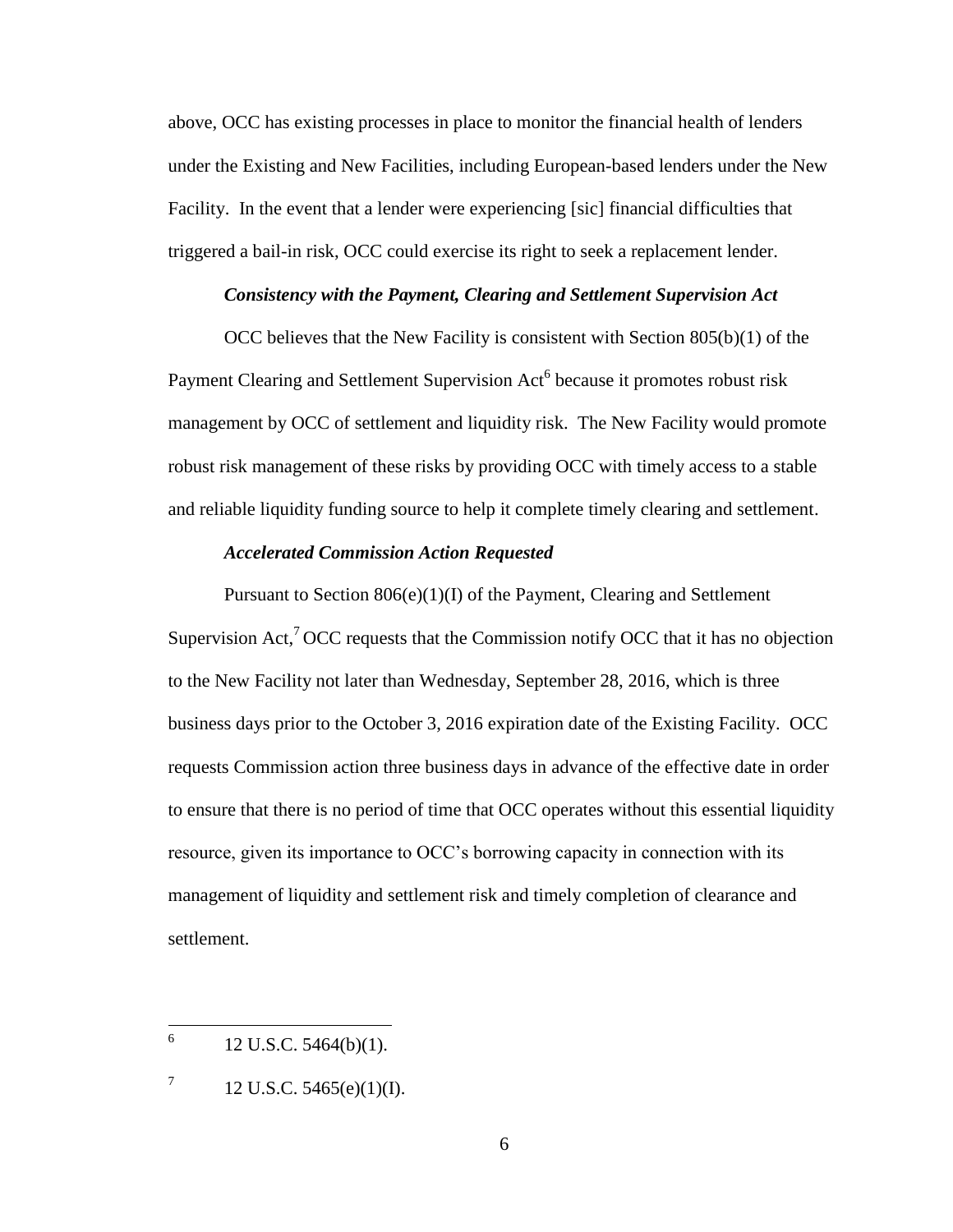## III. Date of Effectiveness of the Advance Notice and Timing for Commission Action

The proposed change may be implemented if the Commission does not object to the proposed change within 60 days of the later of (i) the date that the proposed change was filed with the Commission or (ii) the date that any additional information requested by the Commission is received. OCC shall not implement the proposed change if the Commission has any objection to the proposed change.

The Commission may extend the period for review by an additional 60 days if the proposed change raises novel or complex issues, subject to the Commission providing the OCC with prompt written notice of the extension. A proposed change may be implemented in less than 60 days from the date the advance notice is filed, or the date further information requested by the Commission is received, if the Commission notifies OCC in writing that it does not object to the proposed change and authorizes OCC to implement the proposed change on an earlier date, subject to any conditions imposed by the Commission.

OCC shall post notice on its website of proposed changes that are implemented.

#### IV. Solicitation of Comments

Interested persons are invited to submit written data, views and arguments concerning the foregoing. Comments may be submitted by any of the following methods:

#### Electronic Comments:

 Use the Commission's Internet comment form (http://www.sec.gov/rules/sro.shtml); or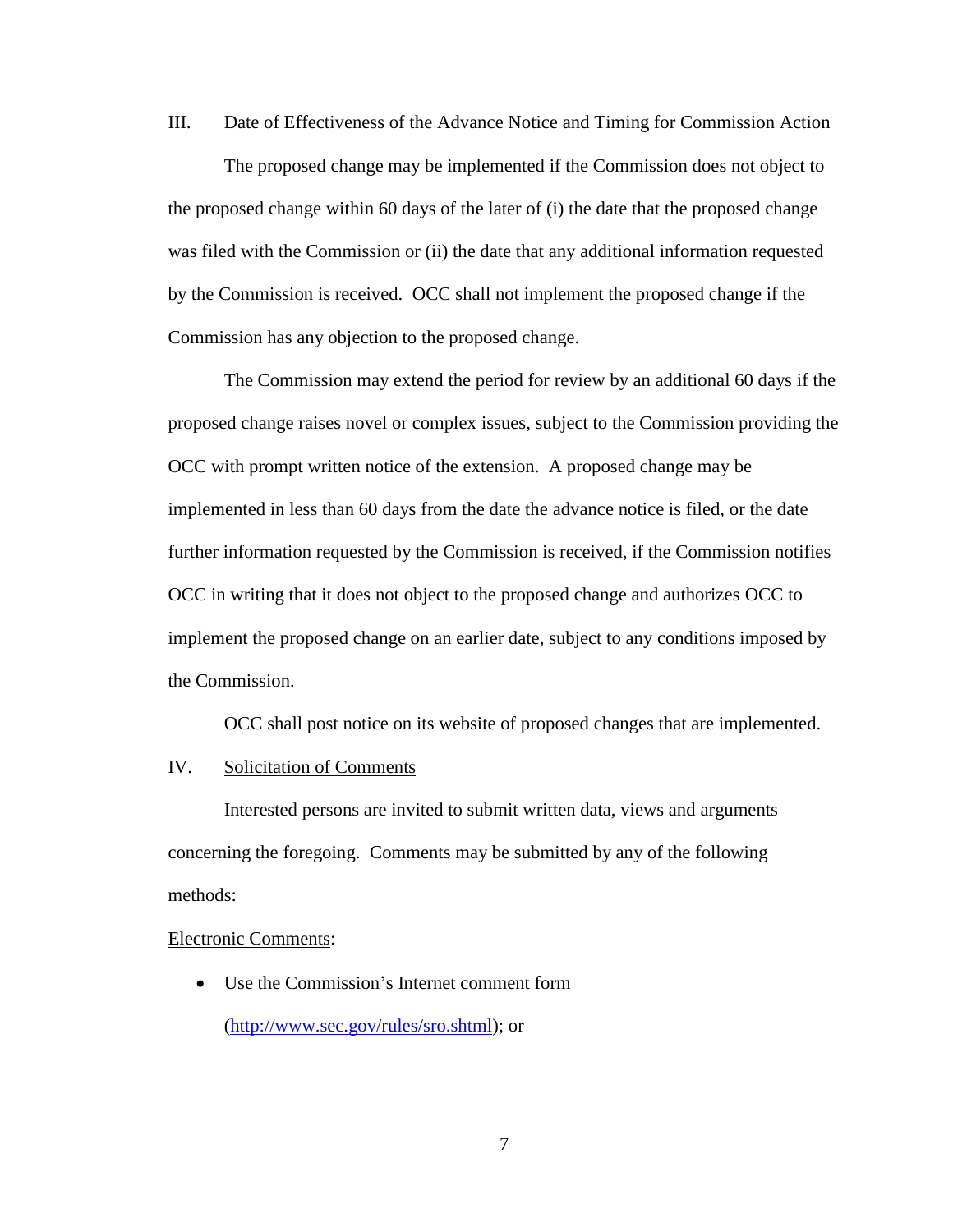• Send an e-mail to rule-comments@sec.gov. Please include File Number SR-OCC-2016-803 on the subject line.

#### Paper Comments:

• Send paper comments in triplicate to Secretary, Securities and Exchange Commission, 100 F Street, NE, Washington, DC 20549-1090.

All submissions should refer to File Number SR-OCC-2016-803. This file number should be included on the subject line if e-mail is used. To help the Commission process and review your comments more efficiently, please use only one method. The Commission will post all comments on the Commission's Internet website (http://www.sec.gov/rules/sro.shtml). Copies of the submission, all subsequent amendments, all written statements with respect to the advance notice that are filed with the Commission, and all written communications relating to the advance notice between the Commission and any person, other than those that may be withheld from the public in accordance with the provisions of 5 U.S.C. 552, will be available for website viewing and printing in the Commission's Public Reference Room, 100 F Street, NE, Washington, DC 20549 on official business days between the hours of 10:00 am and 3:00 pm. Copies of the filing also will be available for inspection and copying at the principal office of OCC and on OCC's website

(http://www.theocc.com/components/docs/legal/rules\_and\_bylaws/sr\_occ\_16\_803.pdf). All comments received will be posted without change; the Commission does not edit personal identifying information from submissions. You should submit only information that you wish to make available publicly. All submissions should refer to File Number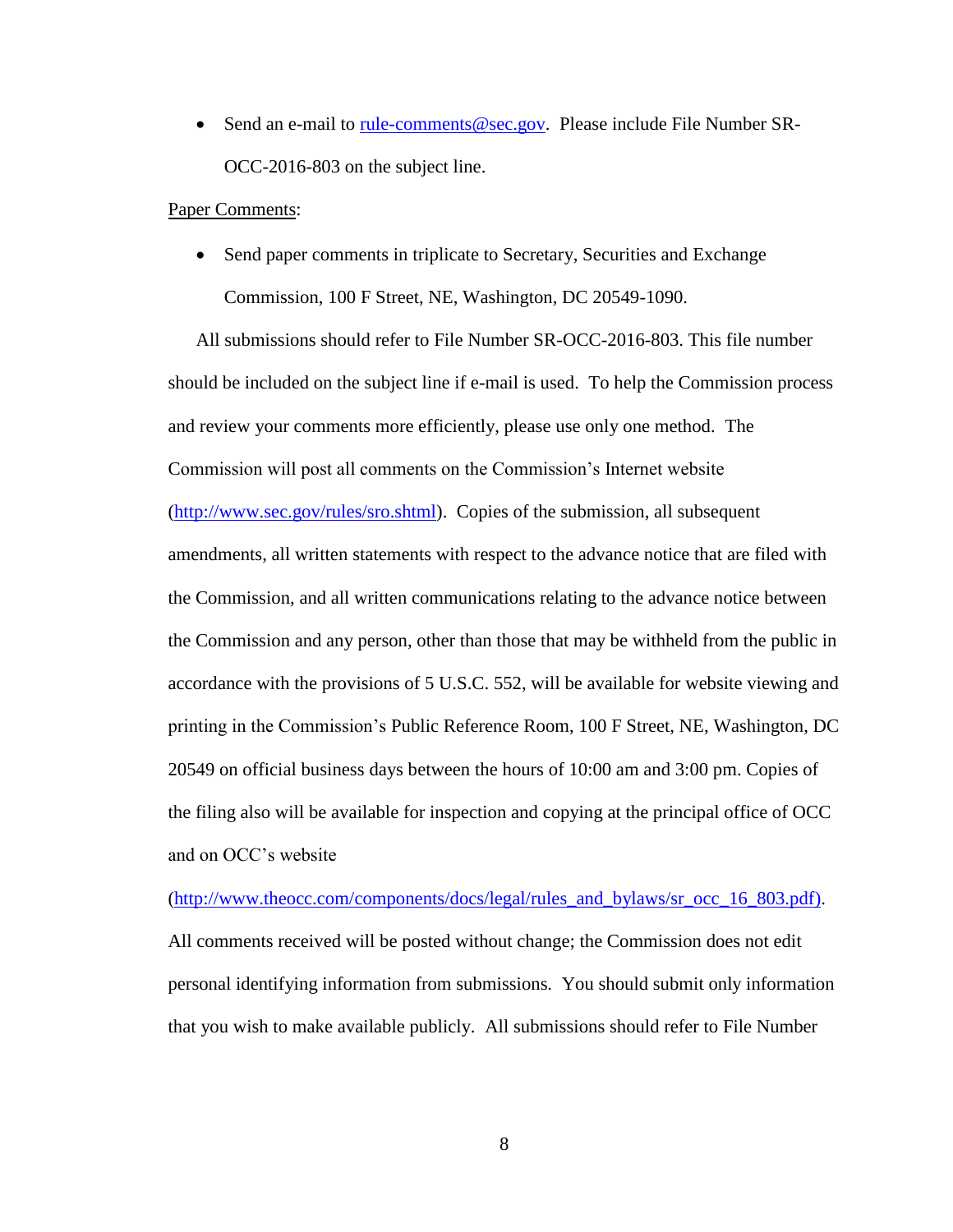SR-OCC-2016-803 and should be submitted on or before [insert date 21 days from publication in the Federal Register].

## V. Commission's Findings and Notice of No Objection

Although the Payment, Clearing and Settlement Supervision Act does not specify a standard of review for an advance notice, its stated purpose is instructive.<sup>8</sup> The stated purpose is to mitigate systemic risk in the financial system and promote financial stability by, among other things, promoting uniform risk management standards for systemically important financial market utilities ("FMUs") and strengthening the liquidity of systemically important  $FMUs.<sup>9</sup>$  Section 805(a)(2) of the Payment, Clearing and Settlement Supervision  $Act^{10}$  authorizes the Commission to prescribe risk management standards for the payment, clearing, and settlement activities of designated clearing entities and financial institutions engaged in designated activities for which it is the Supervisory Agency or the appropriate financial regulator. Section 805(b) of the Payment, Clearing and Settlement Supervision  $Act<sup>11</sup>$  states that the objectives and principles for the risk management standards prescribed under Section 805(a) shall be to:

- promote robust risk management;
- promote safety and soundness;
- reduce systemic risks; and

- 9 *Id.*
- $10$  12 U.S.C. 5464(a)(2).
- $11 \t12$  U.S.C. 5464(b).

 8 *See* 12 U.S.C. 5461(b).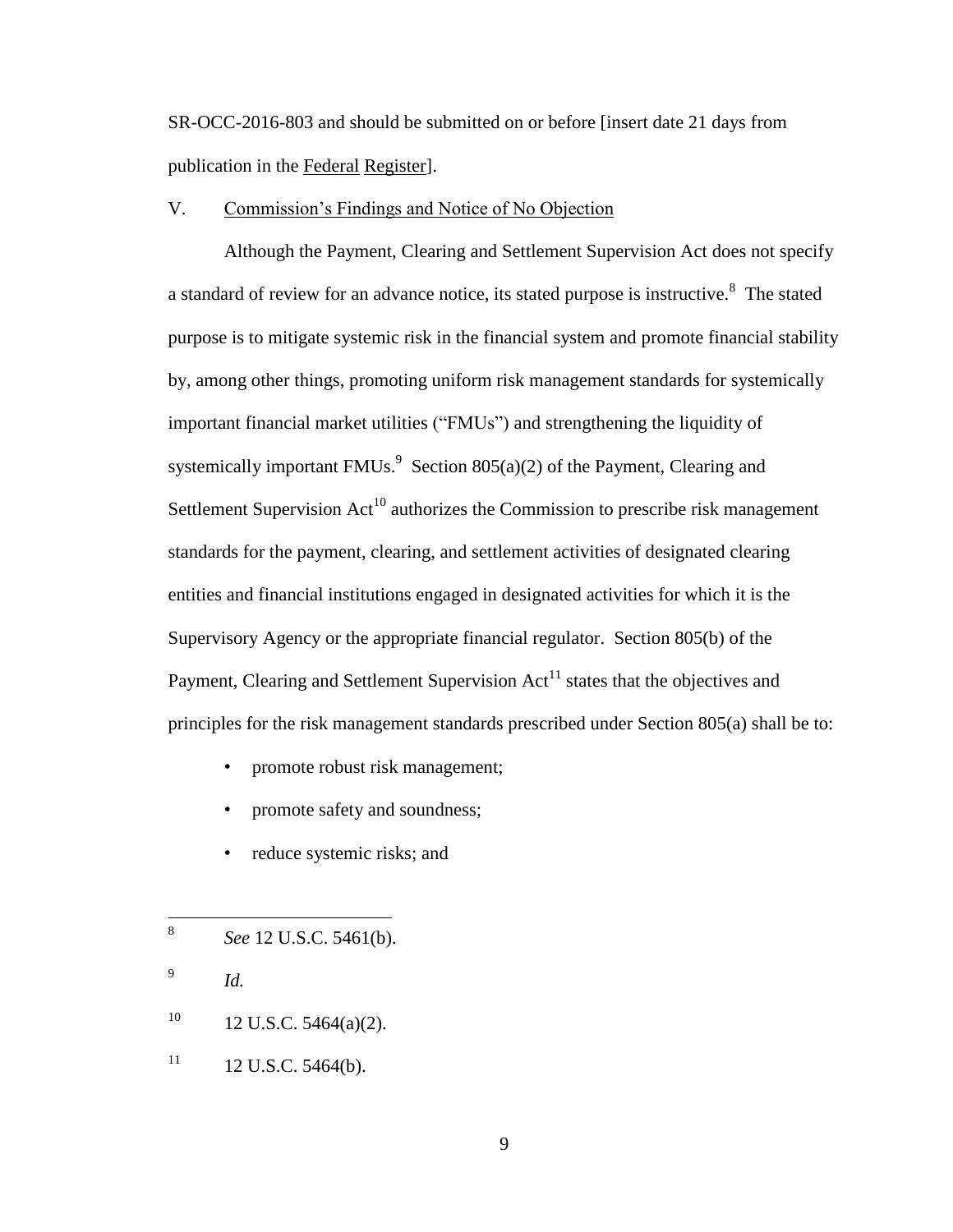support the stability of the broader financial system.

The Commission has adopted risk management standards under Section 805(a)(2) of the Payment, Clearing and Settlement Supervision  $Act^{12}$  and the Act ("Clearing Agency Standards").<sup>13</sup> The Clearing Agency Standards require registered clearing agencies to establish, implement, maintain, and enforce written policies and procedures that are reasonably designed to meet certain minimum requirements for their operations and risk management practices on an ongoing basis.<sup>14</sup> Therefore, it is appropriate for the Commission to review advance notices against these Clearing Agency Standards and the objectives and principles of these risk management standards as described in Section 805(b) of the Payment, Clearing and Settlement Supervision Act.<sup>15</sup>

The Commission believes that the proposal in the advance notice is consistent with the Clearing Agency Standards, in particular, Rule 17Ad-22(d)(11) under the Act and Rule 17Ad-22(b)(3) under the Act.<sup>16</sup> Rule 17Ad-22(d)(11) under the Act<sup>17</sup> requires that registered clearing agencies "establish, implement, maintain and enforce written policies and procedures reasonably designed to, as applicable . . . establish default

 $15$  12 U.S.C. 5464(b).

 $17$  17 CFR 240.17Ad-22(d)(11).

<sup>12</sup> <sup>12</sup> 12 U.S.C. 5464(a)(2).

<sup>13</sup> *See* Exchange Act Rule 17Ad-22. 17 CFR 240.17Ad-22. Securities Exchange Act Release No. 68080 (October 22, 2012), 77 FR 66220 (November 2, 2012)  $(S7-08-11)$ .

 $14$  *Id.* 

<sup>&</sup>lt;sup>16</sup> 17 CFR 240.17Ad-22(d)(11) and 17 CFR 240.17Ad-22(b)(3), respectively.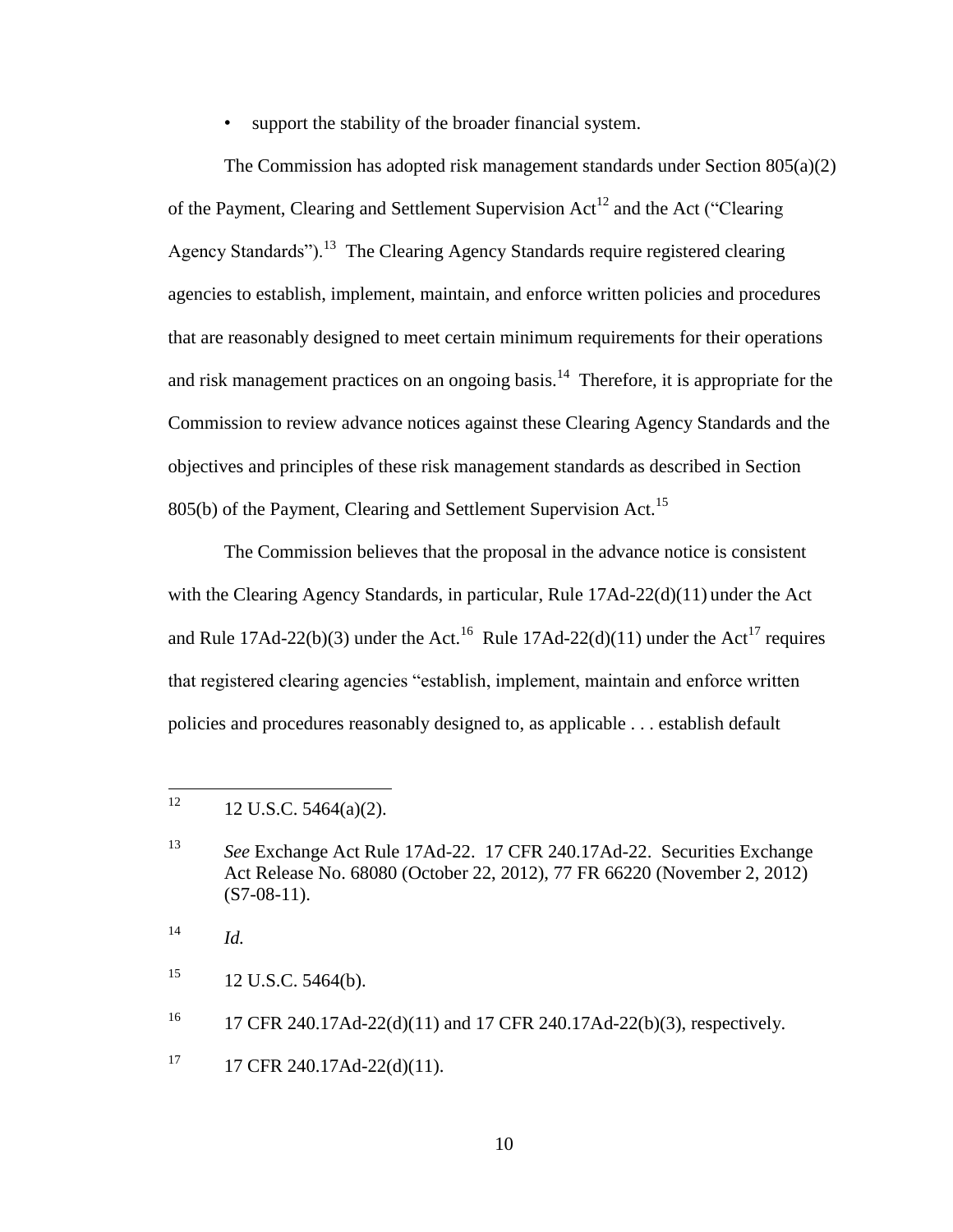procedures that ensure that the clearing agency can take timely action to contain losses and liquidity pressures and to continue meeting its obligations in the event of a participant default." The Commission believes that the proposal is consistent with Rule 17Ad-22(d)(11) under the Act<sup>18</sup> because the New Facility will allow OCC to obtain short-term funds to address liquidity demands arising out of the default or suspension of a clearing member, in anticipation of a potential default or suspension of clearing members or the insolvency of a bank or another securities or commodities clearing organization. Therefore, the New Facility should help OCC minimize losses in the event of such a default, suspension or insolvency, by allowing it to obtain funds on extremely short notice to ensure clearance and settlement of transactions in options and other contracts without interruption.

Rule 17Ad-22(b)(3) under the Act<sup>19</sup> requires a central counterparty to "establish, implement, maintain and enforce written policies and procedures reasonably designed to . . . [m]aintain sufficient financial resources to withstand, at a minimum, a default by the participant family to which it has the largest exposure in extreme but plausible market conditions . . . ." The Commission believes that the proposal is consistent with Rule 17Ad-22(b)(3) under the Act<sup>20</sup> because OCC's proposal to enter into the New Facility, thereby ensuring continued access to acommitted bank syndicated credit facility, will help OCC maintain sufficient financial resources to withstand, at a minimum, a default by an clearing member family to which it has the largest exposure.

18 *Id.* 

<sup>20</sup> *Id.*

 $19$  17 CFR 240.17Ad-22(b)(3).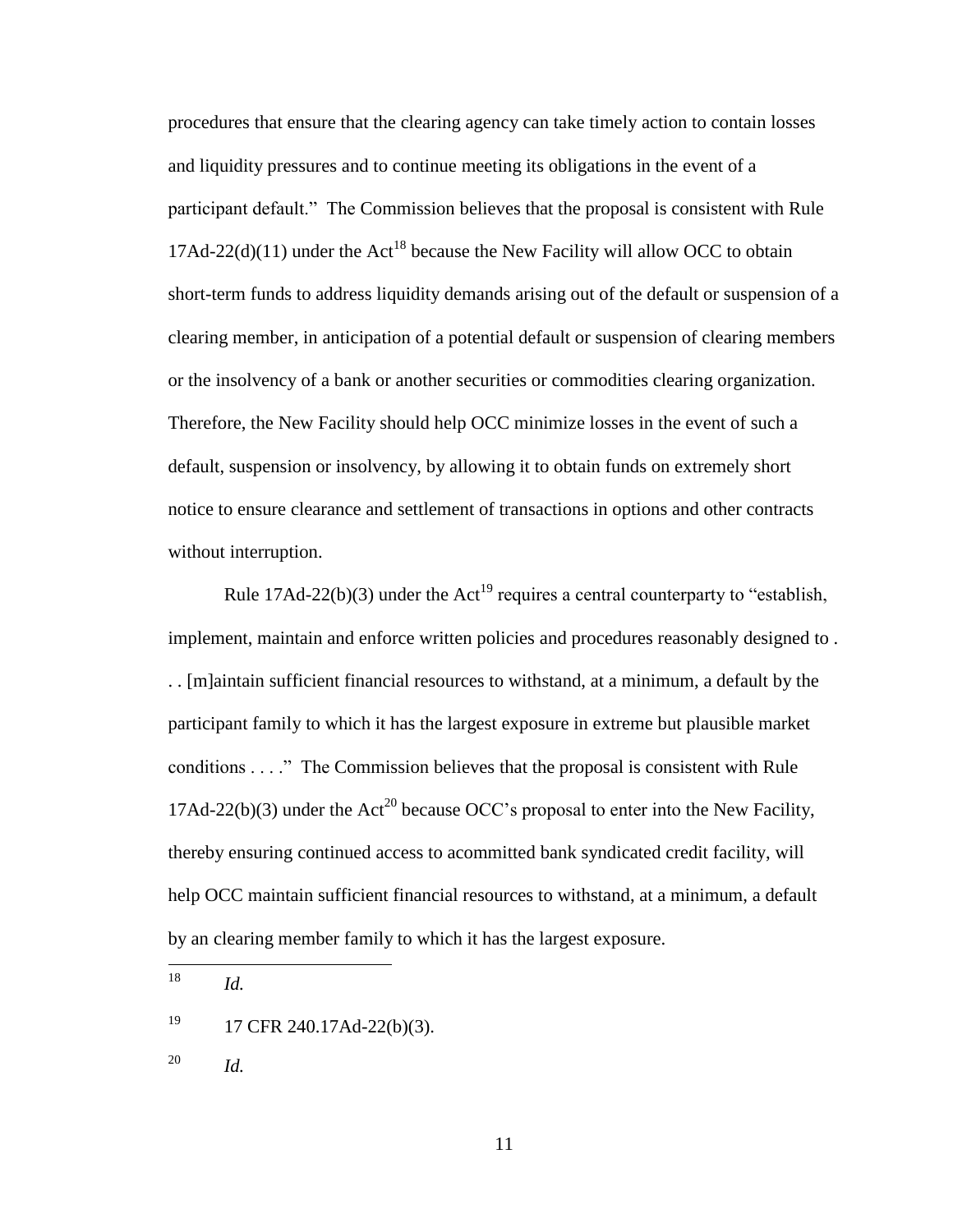For these reasons, the Commission believes the proposal contained in the advance notice is consistent with the objectives and principles described in Section 805(b) of the Payment, Clearing and Settlement Supervision  $Act<sub>1</sub><sup>21</sup>$  including that it reduces systemic risks and promote the safety and soundness of the broader financial system. As discussed above, the New Facility will continue to promote the reduction of risks to OCC, its clearing members, and the options market in general because it will allow OCC to obtain short-term funds to address liquidity demands, which should ensure clearance and settlement of transactions in options and other contracts without interruption. Given that OCC has been designated as a systemically important FMU, its ability to access financial resources to address short-term liquidity demands contributes to reducing systemic risks and supporting the stability of the broader financial system.

For these reasons, stated above, the Commission does not object to the advance notice.

<sup>21</sup> 12 U.S.C. 5464(b).